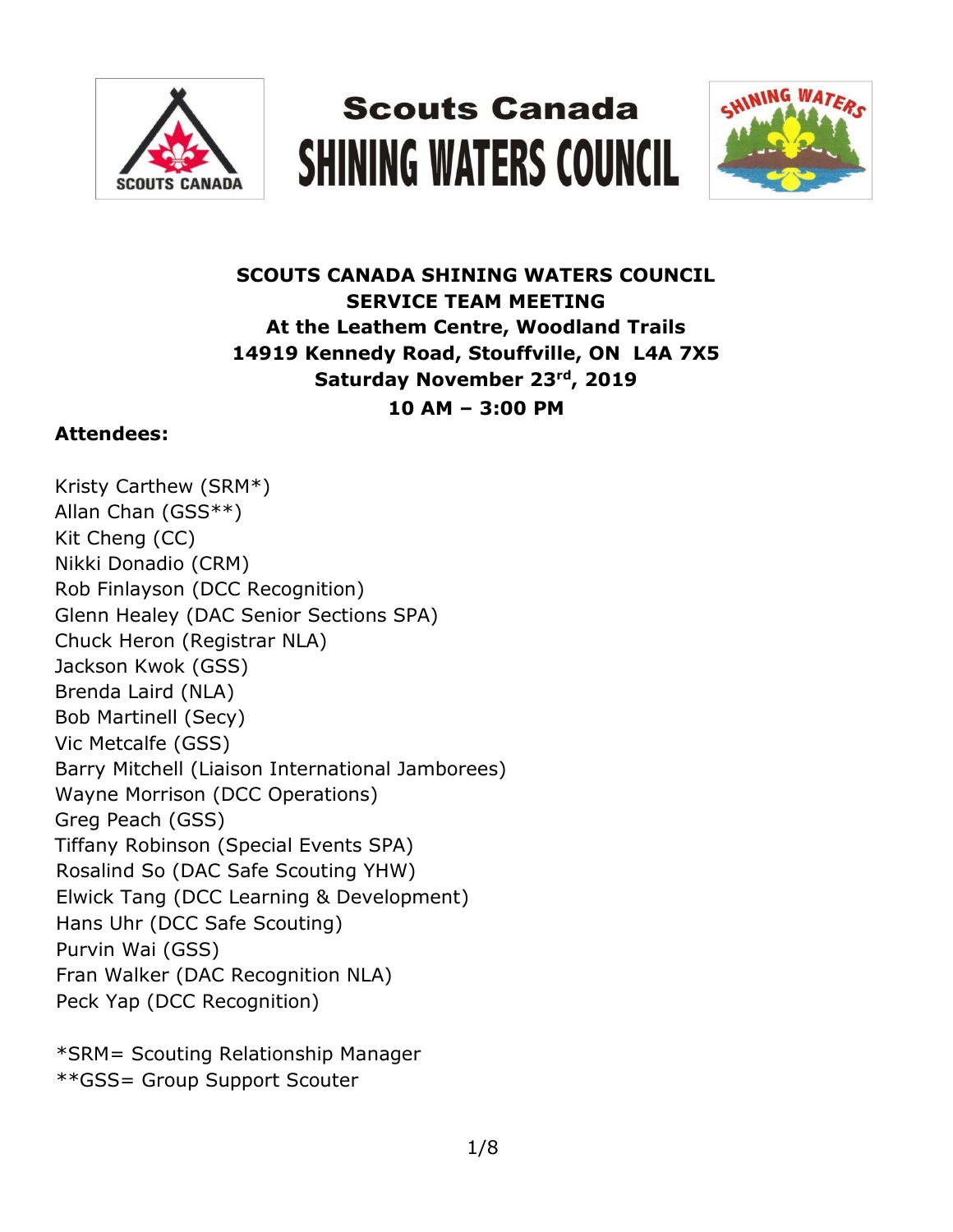**Regrets:** Richard Billings (ACC ScoutCon) / Chris Burke (GSS) / Craig Carr (ACC Camp Wildman) / James Finnigin (DAC Recognition SSA) / Shawn Forth (DAC Membership & PR) / Daisy Gao (SRM) / Scott Gingrich (GSS) /Jason Gingrich (CYC) / Judy Hall (DAC L&D/Scout Popcorn WPA) / Rick Lamon (DAC Scout Popcorn SSA) / Daniel Lei (GSS) / Diana MacDonald (DAC Program WPA) / Paul Poirier (ACC Camp Charl'Bro) / Dena Rogers (GSS) / Suzanne St-Jean (DCC Scout Popcorn) / Alex Seaborn (DAC Events WPA) / William Wong (DAC Onboarding YHW) /

## **PLAN:**

## **Call to Order…**CK3

Kit C and Nikki welcomed everyone to the meeting and everyone introduced themselves and who they represented. Kit acknowledged the Scouters and all those involved with distribution of Scout Popcorn across the Council today.

## **Approval of Previous Minutes (September 21, 2019)/Matters Arising**...Bob M

Moved: Jackson K; second: Greg P. No discussion (except for matters arising). Approved. Those items for review from Sept 21 CST Meeting:

- A model to address conflict resolution is required as part of the needs analysis. **Action: CK3**. [Ongoing]
- The "vision" of the new Group Support model is not well understood; need to remove uncertainties as many are expressing their own impressions. A communiqué and feedback is required. **Action: CK3**. [Issued Oct 20 by CK3 to GCs]
- Initiate a monthly conference call to GSS. **Action: CK3**. [Started . . .]
- What do we want to see? Who can run events? Where are the Area linkage opportunities? Please send your thoughts/comments to DCC Program through DACs Program (YHW: Elwick Tang; WPA: Diana McDonald; others: your AC). **Action: All.** [Ongoing]
- Need the team to organize ScoutCon. **Action: All**. [Ongoing]

## **Safety Moment…**Hans U

Although we seek ways to make Scouting activities exciting and realistic, there could be danger which we should identify by undertaking risk assessments in everything we do. The Hallowe'en incident this month's Safety Moment is a serious example what can occur. Now we are arriving in a season that has many slipping hazards so, everyone will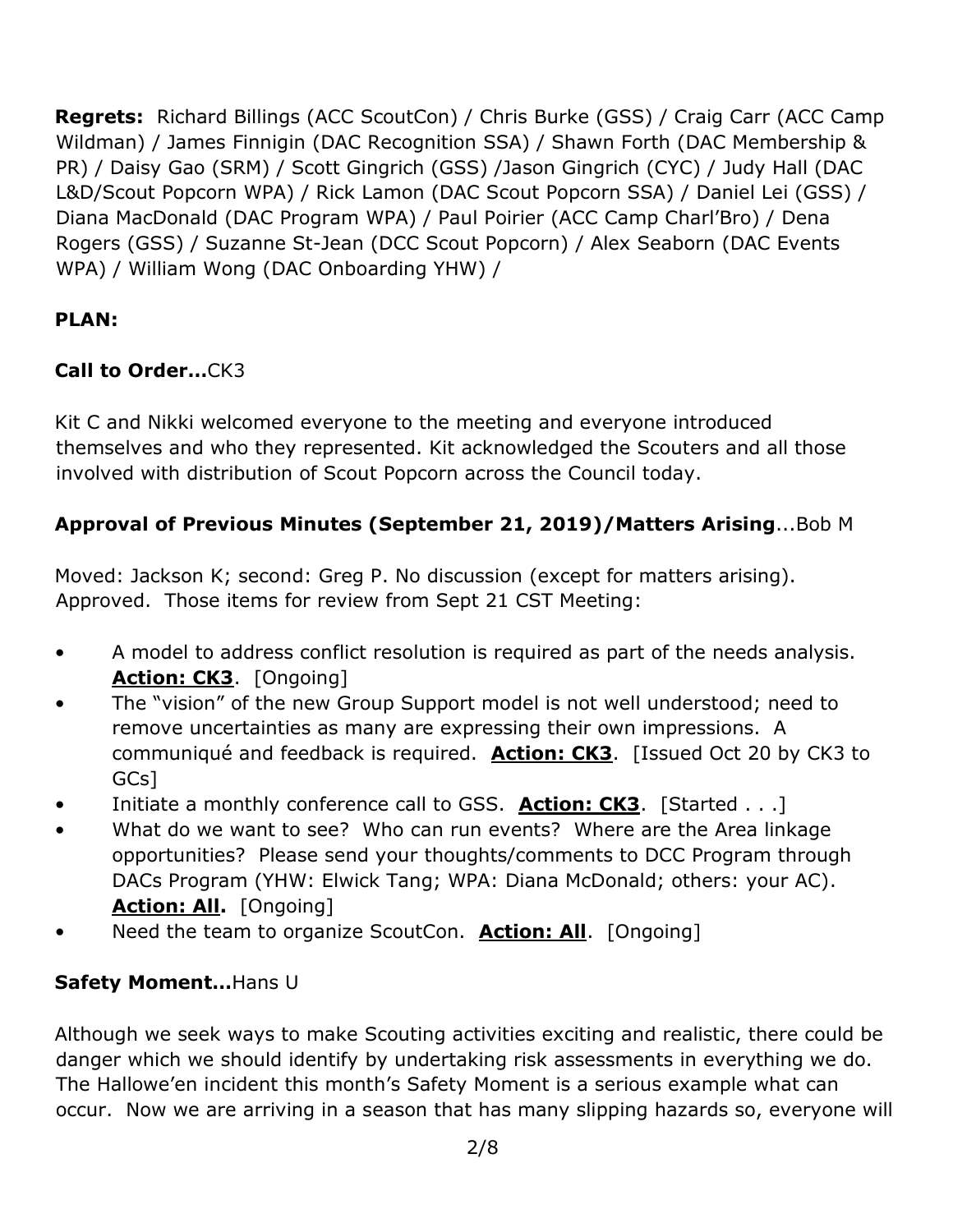note the focus. See "**DCC Safety Moment November 2019**". Hans needs feedback and wants to hear what and where GCs and Groups wish to focus their safety efforts. So, look at safety needs and involve everyone including the youth as part of a developing safety culture.

## **Council Updates...**Kit C

- Membership Status Updates
	- Please see the slide pack, "**November CSTM 2019 Slides**."
	- The Council is doing well in recruitment see slide 4 "Membership" noting that nationally, Scouts Canada are 728 members over last year at this time (the Latter Day Saint groups stepped back last year primarily affecting BC).
	- "Shout-outs" to 5th Richmond Hill, 1192nd Markham, 133rd Milliken, 2nd Unionville and 14th Barrie for dramatically increasing their Group membership.
	- Next steps moving forward with Scout Groups in the Council:
		- Continued focus on person-to-person Group Support by our RMs
		- Continued focus on Group Health Navigator and Canadian Path **Navigator**
		- Continued focus on Growth with new projects in selected communities through:
			- Capacity Building
			- New Groups & Sections
			- Continued Communication
			- Continued Monitoring
- Nov 15-17 NST Meeting Updates [see slide pack, "**November CSTM 2019 Slides**."]
	- Intro: Feel free to share the information with everyone
		- We are moving from a hierarchical to an integrated network of communication and support with an underlying theme of "continuous improvement": youth success is everyone's success.
		- SRMs will support each other and GSSs as well as GSSs supporting each other.
	- "**Shared Service Model**" (see Slide 11), "recognition" and "popcorn" network services are "ready" (operational) while "communication" is under development, next is "program" including "events" and "L&D", then "properties", "field operations" and "safety". Specialized support to staff and volunteers will be available as referred by GSS/SRMs and CK3.
		- For example, the "communication" network (Slide 13) to be developed based on the Communcation Functional Team is explained in the slide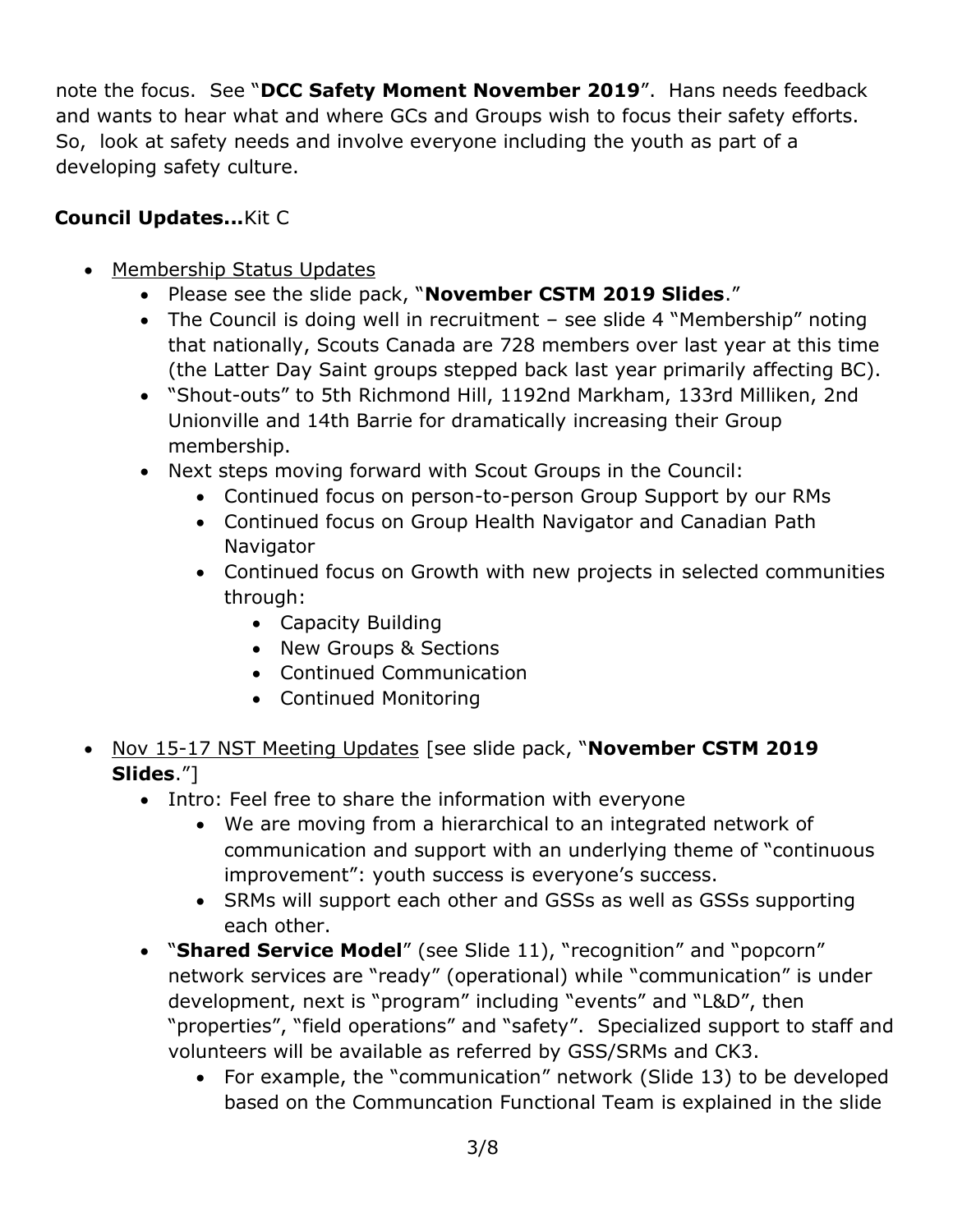pack, "**AGM - Communications Presentation**". Wayne M noted the opportunities available to volunteers as he and other Scouters are currently doing interviews [Wayne is leading "Creative Services"].

- Wayne M noted the differences in each Council that may dictate differing levels of support.
- Nikki D noted for "Translation Services", a survey is coming (January) to the Groups to determine needs.
- Returning to "**November CSTM 2019 Slides**" (Slide 14), "Events and "L&D" will be addressed by the Program Support Team (PST) of 6 Program Support Managers across Canada broken down as shown (Slide 15). Nikki D commented that the functional teams will offer more consistency in delivery of programs to everyone.
- Kit C explained Slide 16, "In-Person Support" noting that the personal support team would meet with the Scouters, work with them over 5 meetings and meet with them again with the goal of moving the section from Tier 1 to 2, Tier 2 to 3, etc.
- "**Group Support Model**" is working as expected.
	- GSS receive a 3-day orientation in Ottawa (not same as GC Orientation).
	- Group Health Assessments are to occur every season between GCs and Relationship Managers (RMs=GSS and SRMs) – Tier 1 and 2. Groups managed by the Group Support Centre – Tier 3 and 4 by RMs
	- GSS have 116 youth to support spanning 3 Groups on average nationally while SRMs have 1000 youth in 6 Groups.
- "**Our Volunteers**" having reviewed "**Scouts Canada Volunteer Trends Nov 2019**" (issued with the agenda), we need to accept a shorter term engagement/commitment from our volunteers rather than expecting to say on for five or more years . . .
- "**Other Highlights**" . . .
	- A new Group Start-Up Team is developing but we also need to focus in sustainment.
	- The new David Huestis Learning Centre is now operational (Nov 28) allowing GCs to monitor their Scouters' progress to better monitor volunteer development and succession.
	- A new online Campsite Booking System will be operational shortly.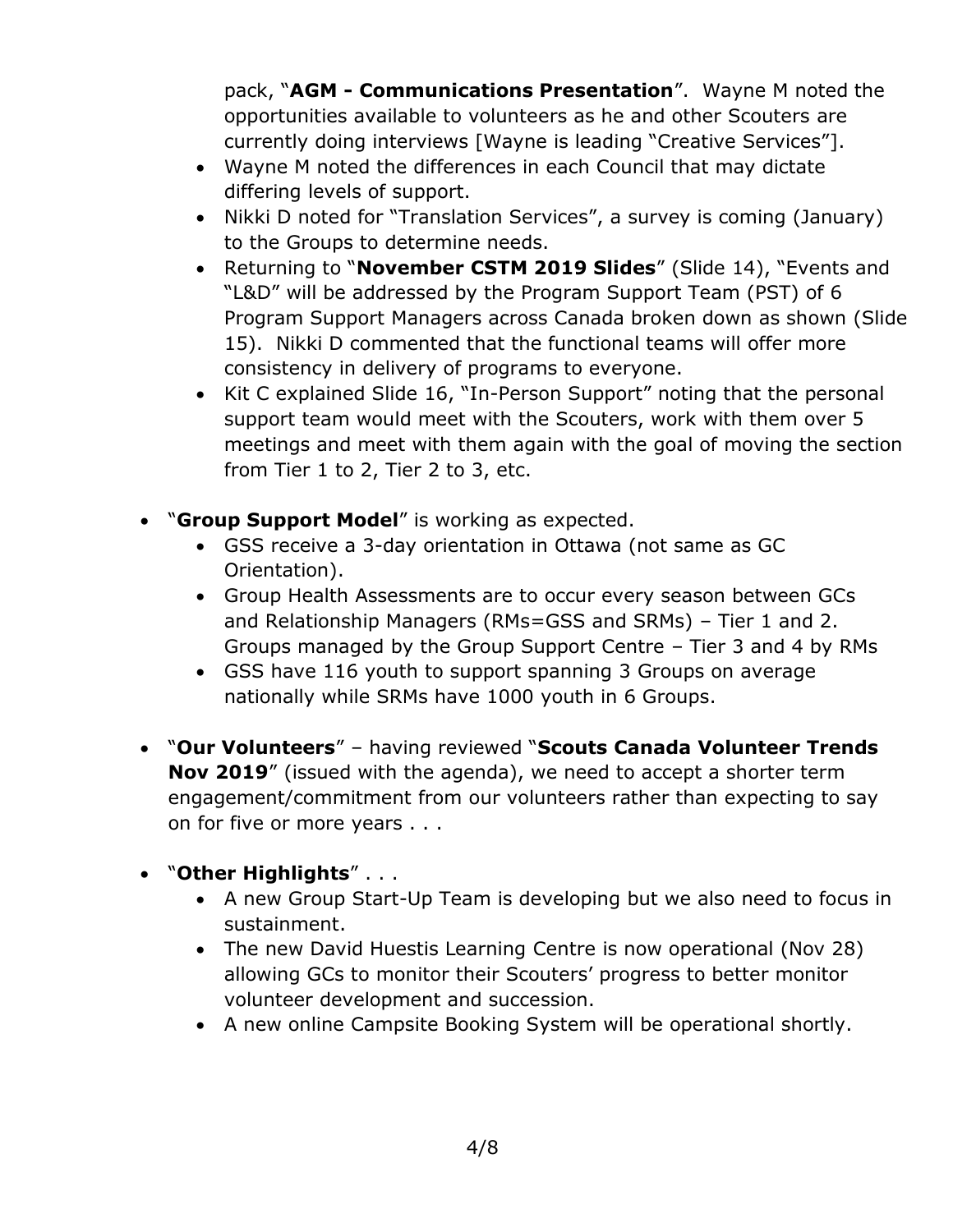• Council Leadership Team Investitures. Kit C and Nikki D invested Allan C, Jackson K, Greg P, Purvin W and Peck Y (a "round" of applause ensued). Scott G and Dena R were unavailable.

**Lunch Break –** Thanks to Desmond Wong for his support to the Council meeting throughout the day and Jennifer Li and her team for a lovely spaghetti lunch!

Council Service Team Investitures. Kit C invested Glenn H to another "round" of applause . . .

## **DO:**

## **Functional Team Breakouts**…Kit C

Six of the seven functional teams (Group Support, Learning & Development, Program, Operations, Recognition and Safety – less Scout Popcorn) met, and in some cases mixed with others due to absences, focussing on the following items prior to lunch and provided an overview of their discussions after lunch:

- Focus on Group Health
- How can we ensure we put our front-line volunteers first (Refer to Scouts Canada Volunteer Trends Nov 2019 slide)?
- How can we identify Scouters to start WB2, attend workshops, townhalls, etc?
- How can we onboard new volunteers at Section/Group levels and how can we give new volunteers more responsibility
- Group Management Calendar [GSS only]
- Capacity Building Workshop [GSS only]

## **Functional Team Recap…**Kit C

- The Recap:
	- Safety...Hans U
		- Safety is inconvenient but a "must do"
		- "Area" Team representatives are needed
		- Safety Moments will continue
		- Need framework from National to see the way ahead
	- Operations... Wayne M
		- Communications network continues to develop to be able to support
		- Check how we do calendars (one stop shopping?)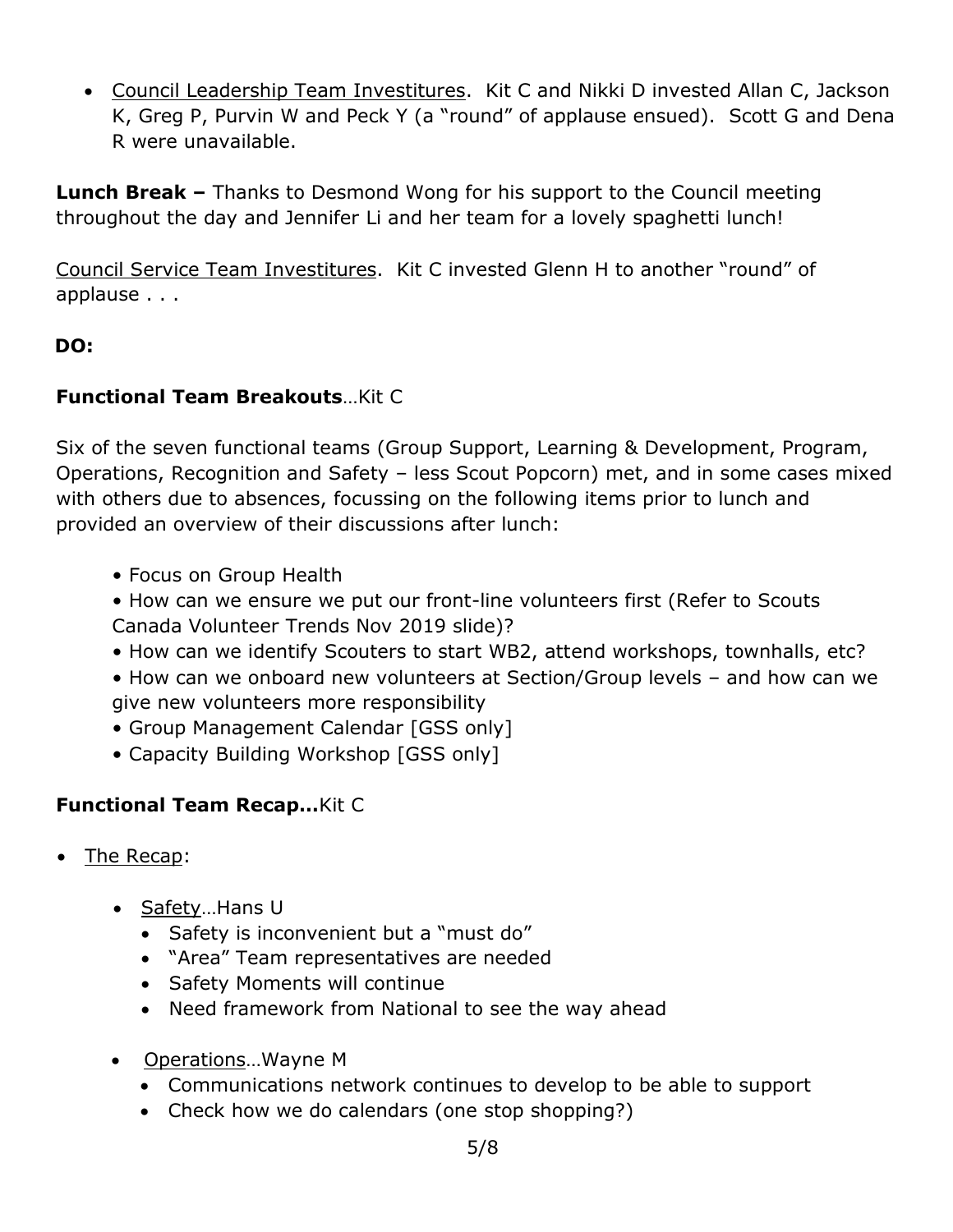- How do we tell Groups to use the calendar?
- Have increased Scoutstracker licences 189 to 229 this year
- Have 5 Area Scoutstracker accounts . . . identify Area events by using Area abbreviation to identify Area-specific events
- When do we push down info to Groups/Sections . . . best to do so with a link attached rather taking up limited calendar space.
- Recognition...Rob F
	- Network is operational but still grappling how to ensure GCs are aware how we can support them
	- GCs need to be fully conversant in their responsibilities as GCs in the program
- Group Support…Kit C
	- Sustain continuous training opportunities
	- Standing meetings once per month with GSS
	- Keep channels open

## **Learning and Development/SCOUTCON**…Elwick T (See slide pack "**DCC L&D Report - NOV 23-2019**")

- Woodbadge 1 and Scouting Fundamentals available on the new David Huestis Learning Centre (WBII to come)
- Produces a module certificate allows GC to follow
- Three stages through Woodbadge Stage 1 (training), Stage 2 (implementation), Stage 3 (GC woggle presentation)
- Various courses ongoing/planned slides 6-8, 11-12
- $\bullet$  SCOUTCON Mar 28, 2020 slides 9-10
- WBII Scouter Development to clarify, the course covers WBII material but participants return to Groups to demonstrate what they have learned to be signed off
- Outdoor Skills introduces the participants to the outdoor modules of WBII but return to Groups to demonstrate

## **International Events**…Barry M (with WJ19 Contingent Management Team)

- WJ19 participants now circulating speaking of their experiences especially, "the people I met"
- South Korea is WJ23 (July 2023 must be 14 years on the star date but not 18 years)
- Significant cost factor is travel so fundraising is essential
- Post Jamboree would be included, for one week afterward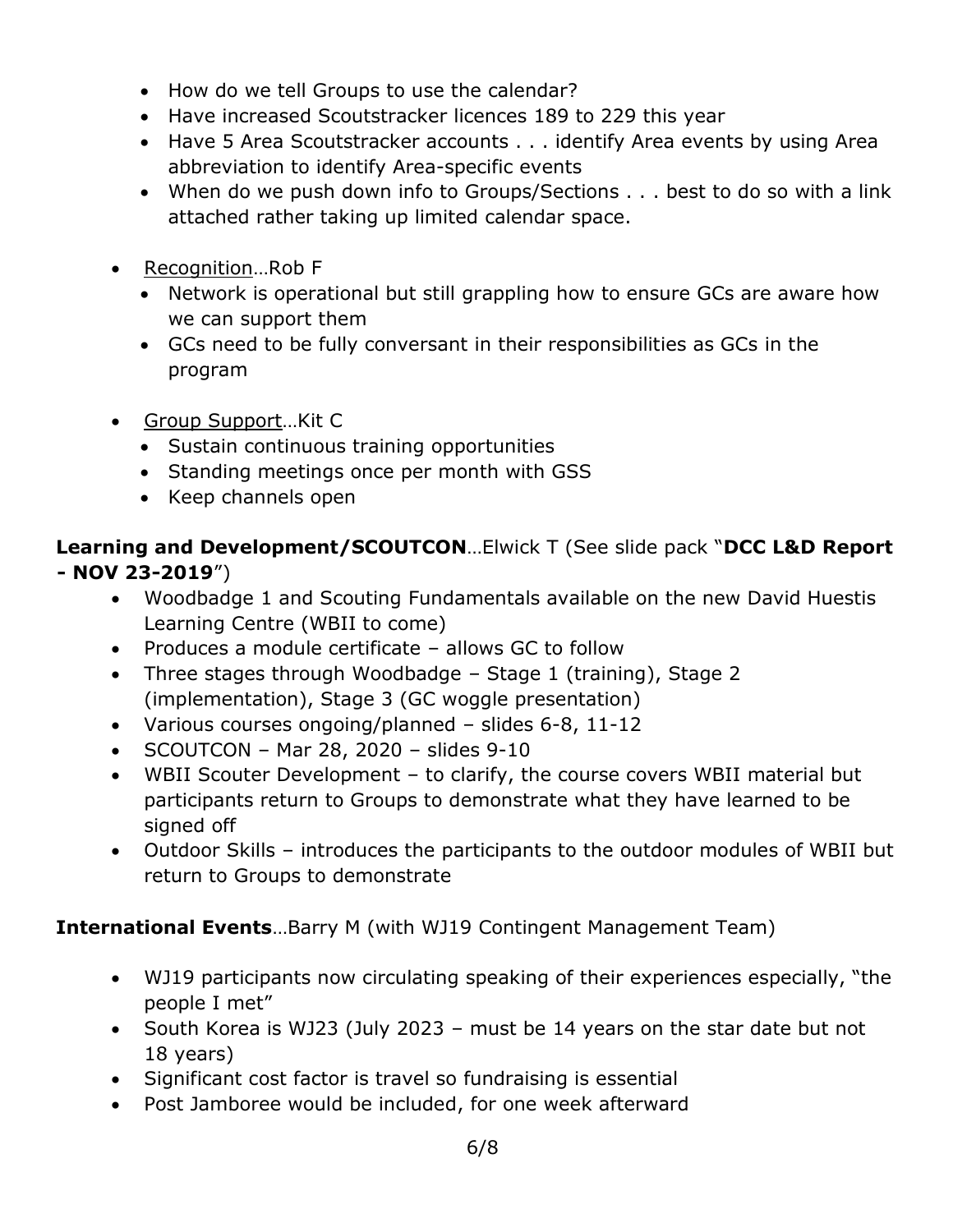- Canadian Contingent to Kandersteg Scout Centre (Switzerland) 2020
	- 220 now registered
	- 60 from Shining Waters (14t Barrie as a unit) almost filled
- Jamboree in Australian(Dec 2021-Jan 2022)
- Eurojam 2020 (July 27 August 6) . . Glenn H indicates some youth planning now
- CJ2021 Likely not occurring with support to Atlantic and Pacific Jamborees
- Barry is available to speak to groups specifically on WJ: [bmitchell@scouts.ca](mailto:bmitchell@scouts.ca)

## **Strategy Discussion Session** – Streamlining Communication within SWC…CK3

Noting that we have:

- Meetings (CLT Meetings, GSS Meetings, CST Meetings, Scouter's Club, Area Management Meetings, etc.)
- Websites (Council and Area Websites)
- Social Media (Council and Area facebook pages, Council Twitter account, etc.)
- Emails (Council Newsletter, various Area Google Groups, Council emails, etc.)

So, within the Group Health framework, how can we make best use of all the resources (people, time, finance). Together, we will drive the new direction. Focus on three questions:

- What do they need from us?
- What do we need from them?
- How can this/these be best facilitated (videos, podcasts, etc)?

General Sharing and Discussions…

- Meetings
	- Only as required, not routine
	- Supplement with conference calls
	- Use of U-tube
	- Clear start and end time
	- Ensure right persons are there or different times for different people
	- Importance of social aspect of meeting
	- Establish clear purpose(s) what are we trying to accomplish?
	- Scouters' Clubs
- Websites
	- Area sites merge to Council site
	- Area web managers involved for content procedures
- Social media
	- Area and Council Facebook sites?
	- Need to better define what using it for?